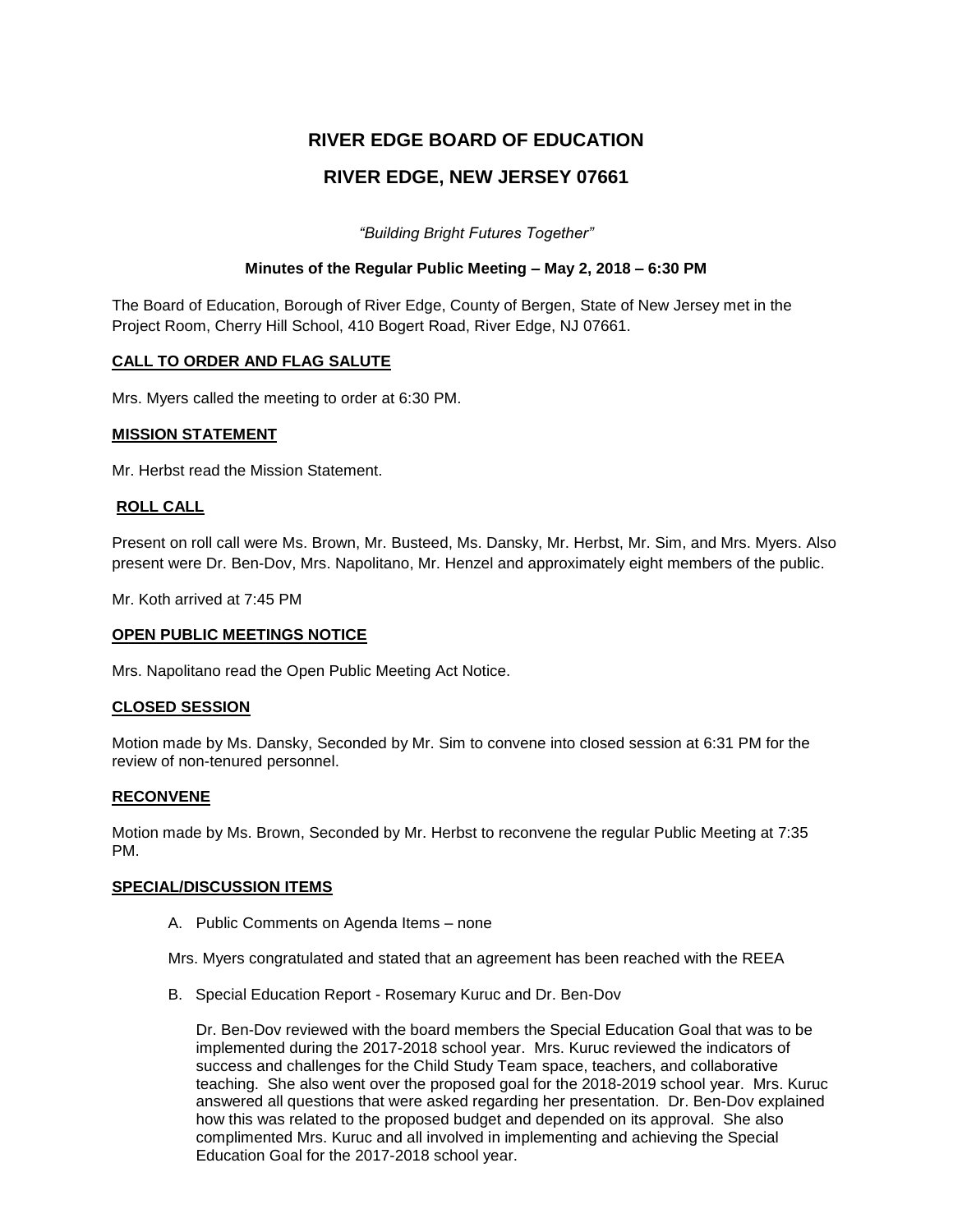C. Public Hearing on the 2018-2019 Proposed School Budget

Dr. Ben-Dov and Mrs. Napolitano presented the 2018-2019 School Year Budget to the public (Addendum). The budget is now changed from the original county approved budget which was originally voted on. It was proposed to remove the banked cap of \$50,000 but continue to use the full health care waiver as this would support all programming and help fulfill the 2018-2019 Special Education Goal. Councilman Bartelloni asked questions regarding the budget line items and Mrs. Napolitano gave the details he asked for. He also asked about the healthcare costs and Mrs. Napolitano answered his questions. Mrs. Chinigo asked for someone to explain what banked cap means. Mrs. Napolitano answered her question.

# **REPORTS**

# **SUPERINTENDENT**

Dr. Ben-Dov reported on the following:

- There were two district events since our last meeting. Both schools had their art exhibits on April 26<sup>th</sup>. They were truly creative works and both were well attended. Dr. Ben-Dov thanked both Art Teachers and all the volunteers. The second event was Arbor Day Celebrations for both schools on April 27<sup>th</sup>. It was a wonderful and spirited event even though they had to be held indoors due to inclement weather.
- PARCC is ongoing. Grades three and four are concluding tomorrow and grades five and six will start next week. It is going fairly well.
- There are two administrative operations that are ongoing at this time: Teacher hiring, placements, and curriculum writing. The Administrators are working hard on teacher placements for our leaves, maternity leaves, and retirees. They are in the process of hiring for these positions. They are also making a skeletal list of where they are placing teachers for next year. Curriculum writing and revising needs to be accomplished before next year to support our QSAC requirements. This is mandated by the State.
- We continue to work on our safety plans. We are looking at each individual classroom to see the individualized necessities that need to be accommodated.
- The Department of Education has requested feedback on Next Generation of Assessment. Information was sent to parents and it was posted on our website. Parents should give feedback. We do not know of any plans to change anything for next year yet.
- Our Puerto Rico project has been concluded thanks to our PTO's. Fifteen boxes are being shipped this week and should arrive there soon.

# **PRINCIPAL**

Mr. Henzel reported on the following:

- Ms. Attardi did a fantastic job at last week's art show. The show was well attended.
- The second grade put on their first annual State Fair. Students were separated by region in the New Gym. Students dressed up in something related to their state. They gave a speech about their states. It was well attended by parents.
- We are wrapping up PARCC testing tomorrow. Grades five and six will begin on Tuesday.

# **BOARD SECRETARY**

There was no report for this meeting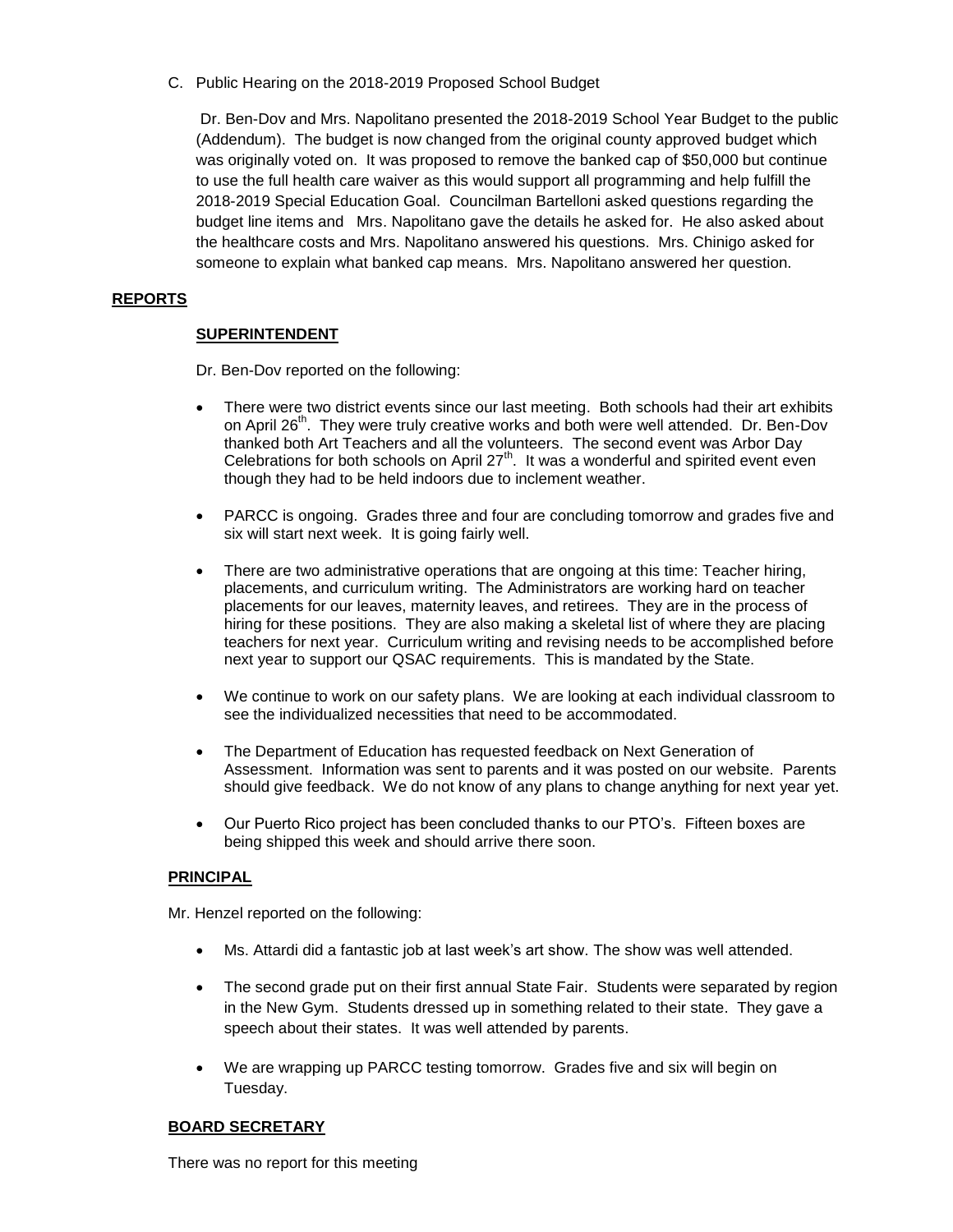### **PRESIDENT**

There was no report for this meeting

# **COMMITTEES**

 Ms. Dansky attended the Ad Hoc Policy Committee Meeting on Thursday, April 26th. The committee worked hard on reviewing and revising the policies. She commended the Administrators and the staff for their work on these polices and said we all worked diligently to make the policies ready for approval and will continue working on the next batch.

# **MOTIONS TO BE ACTED UPON**

### **A**. **ADMINISTRATION/POLICY**

- **1**. That the Board of Education approve the staff development and travel as per the schedules for May 2018 including relevant mileage reimbursement.
- **2**. That the Board of Education approve the completion of the following emergency drills:

| <b>School</b> | <b>Dates</b>                                                                        |
|---------------|-------------------------------------------------------------------------------------|
|               | Cherry Hill School   April 12, 2018 Shelter in Place<br>  April 26, 2018 Fire Drill |
|               | Roosevelt School   April 13, 2018 Fire Drill<br>  April 26, 2018 Shelter in Place   |

**3**. That the Board of Education approve the following class trips:

| <b>School</b>      | Grade          | <b>Destination</b>                                  | Cost to<br><b>District</b> |
|--------------------|----------------|-----------------------------------------------------|----------------------------|
| Roosevelt          | 1              | <b>Memorial Park</b><br>River Edge, NJ              | \$0                        |
| Roosevelt          | $\overline{2}$ | <b>Memorial Park</b><br>\$0<br>River Edge, NJ       |                            |
| Roosevelt          | 3              | <b>Memorial Park</b><br>River Edge, NJ              | \$0                        |
| Roosevelt          | 4              | <b>Memorial Park</b><br>River Edge, NJ              | \$0                        |
| Roosevelt          | 5              | <b>Memorial Park</b><br>\$0<br>River Edge, NJ       |                            |
| Roosevelt          | 6              | <b>Memorial Park</b><br>\$0<br>River Edge, NJ       |                            |
| Roosevelt          | Κ              | <b>Liberty Science</b><br>Center<br>Jersey City, NJ | \$0                        |
| <b>Cherry Hill</b> | Κ              | <b>Liberty Science</b><br>Center<br>Jersey City, NJ | \$0                        |
| <b>Cherry Hill</b> | 5              | <b>Liberty Science</b><br>Center<br>Jersey City, NJ | \$0                        |
| Roosevelt          | 5              | Liberty Science<br>Center<br>Jersey City, NJ        | \$0                        |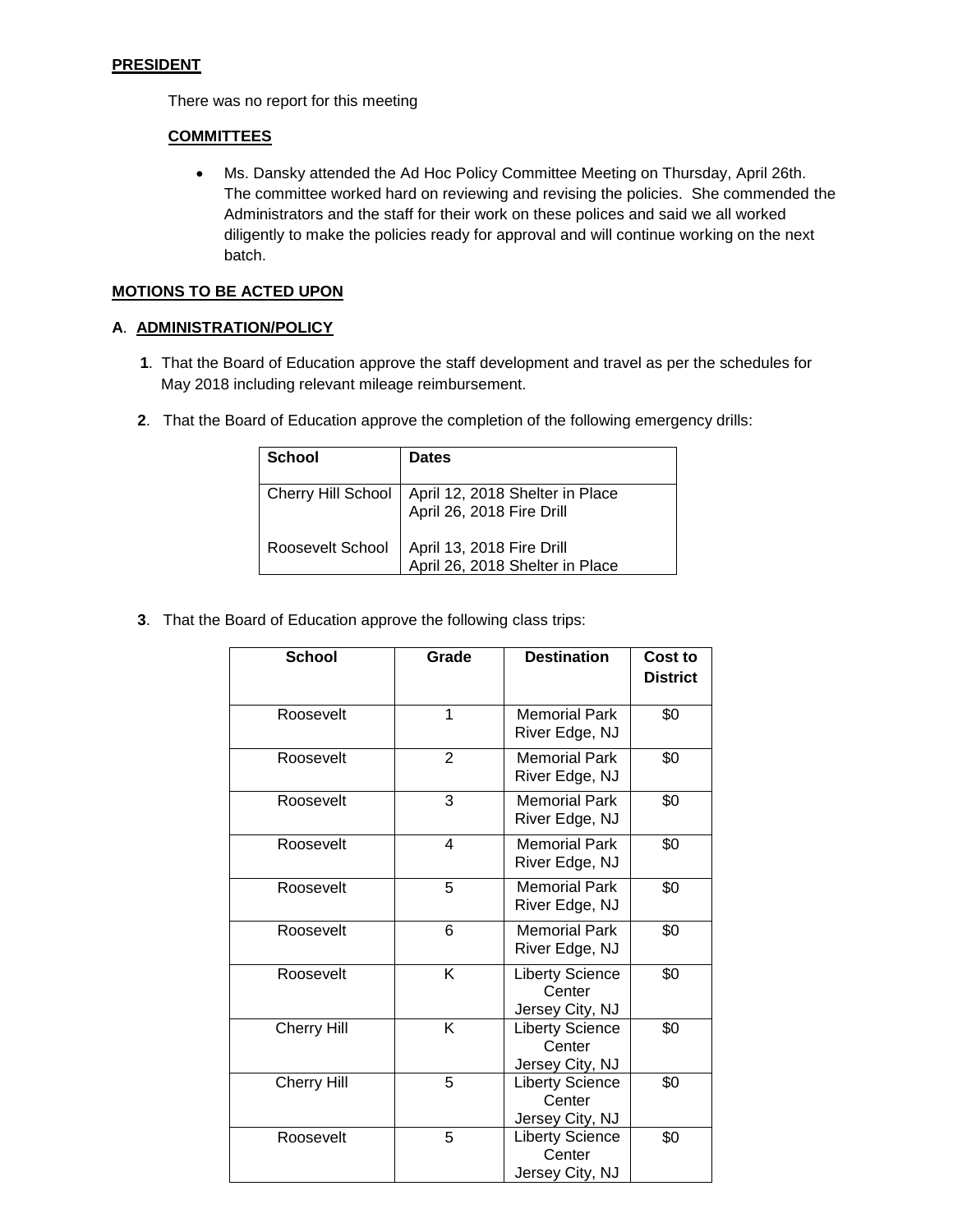Ayes: Ms. Brown, Mr. Busteed, Ms. Dansky, Mr. Herbst, Mr. Koth, Mr. Sim, Mrs. Myers Nays: None

**4**. That the Board of Education approve the First Reading of the following policies:

| Policy # | <b>Title</b>                                          |  |  |  |
|----------|-------------------------------------------------------|--|--|--|
| 5020     | Role of Parents/Guardians                             |  |  |  |
| 5118.2   | <b>Foster Care and Educational Stability</b>          |  |  |  |
| 5118.2R  | Foster Care and Educational Stability<br>(Regulation) |  |  |  |
| 5119     | <b>Transfers</b>                                      |  |  |  |
| 5120     | Assessment of Individual Needs                        |  |  |  |
| 5124     | Reporting to Parents/Guardians                        |  |  |  |
| 5126     | Awards for Achievement                                |  |  |  |
| 5131.1   | Harassment, Intimidation and Bullying                 |  |  |  |
| 5131.7   | Weapons and Dangerous Instruments                     |  |  |  |
| 5134     | <b>Pregnant Students</b>                              |  |  |  |
| 5136     | <b>Fund-Raising Activities</b>                        |  |  |  |
| 5141.1   | Accidents                                             |  |  |  |
| 5141.2   | <b>Illness</b>                                        |  |  |  |
| 5141.20  | Life Threatening Food Allergies                       |  |  |  |
| 5141.3   | <b>Health Examinations and Immunizations</b>          |  |  |  |

Motion by Ms. Brown Seconded by Mr. Koth

Ayes: Ms. Brown, Mr. Busteed, Ms. Dansky, Mr. Herbst, Mr. Koth, Mr. Sim, Mrs. Myers Nays: None

# **B**. **CURRICULUM/EDUCATION** – None

### **C**. **BUILDINGS & GROUNDS** - None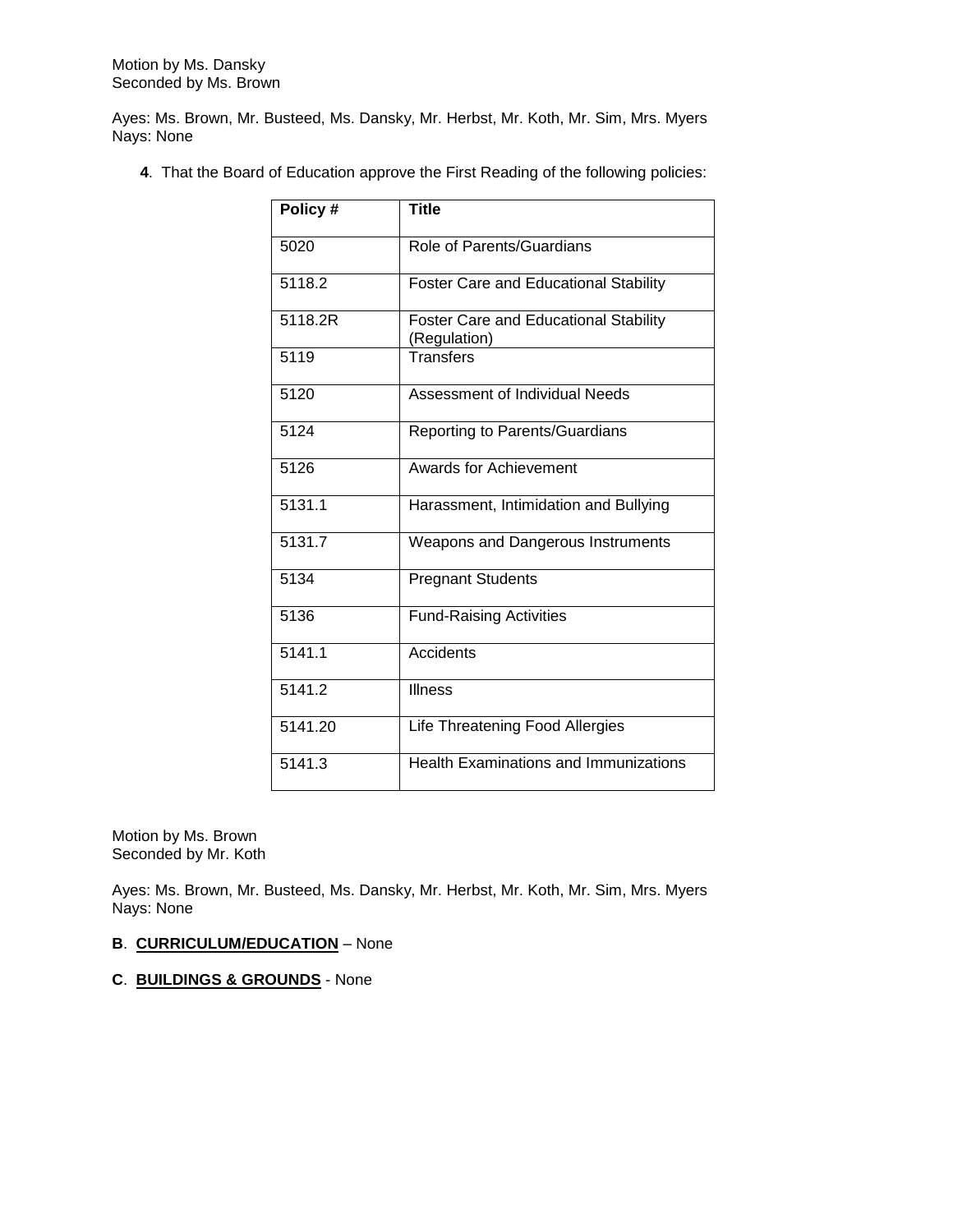### **D**. **FINANCE/GRANTS/GIFTS**

**1**. That the Board of Education approve the Final 2018-2019 School Year Budget as follows:

|                            |       | <b>Budget</b> | Local Tax Levy |
|----------------------------|-------|---------------|----------------|
| Total General Fund         |       | \$18,351,630  | \$15,691,844   |
| Total Special Revenue Fund |       | \$1,027,959   | N/A            |
| Total Debt Service         |       | \$1,412,800   | \$1,200,358    |
|                            | Total | \$20,792,389  |                |

**Be It Resolved,** that the River Edge Board of Education include in the proposed budget an adjustment in the amount of \$282,971 for increases in healthcare costs.

**Be It Further Resolved,** that the Board of Education requests the approval of a Capital Reserve Withdrawal in the amount of \$452,000. The District intends to utilize \$352,000 for the Roof Replacement at Roosevelt Elementary School. The District intends to utilize \$100,000 for Security Upgrades at Roosevelt School, Cherry Hill School, and New Bridge Center.

Motion by Mr. Koth Seconded by Mr. Busteed

Ayes: Ms. Brown, Ms. Dansky, Mr. Herbst, Mr. Koth, Mr. Sim, Mrs. Myers Nays: Mr. Busteed

### **E**. **PERSONNEL**

- **1**. That the Board of Education, with the recommendation of the Superintendent, approve the following as substitute teachers for the 2017-2018 school year.
	- Tatiana Araz Annette Brodka Cynthia Burmaster Faith D'Ulisse Sandra Krajc Jonathan Lee Vicky Londy Jamie Woods
- **2**. That the Board of Education approve Jamie Woods, ABA Aide, to start on or about May 10, 2018, Step A.
- **3**. That the Board of Education, with the recommendation of the Superintendent approve a State Family leave of absence for Samantha Cedeno that has commenced on April 16, 2018 through July 6, 2018.
- **4**. That the Board of Education, with the recommendation of the Superintendent approve a Child Care Leave of Absence for Donna Lindsay for the 2018-2019 school year.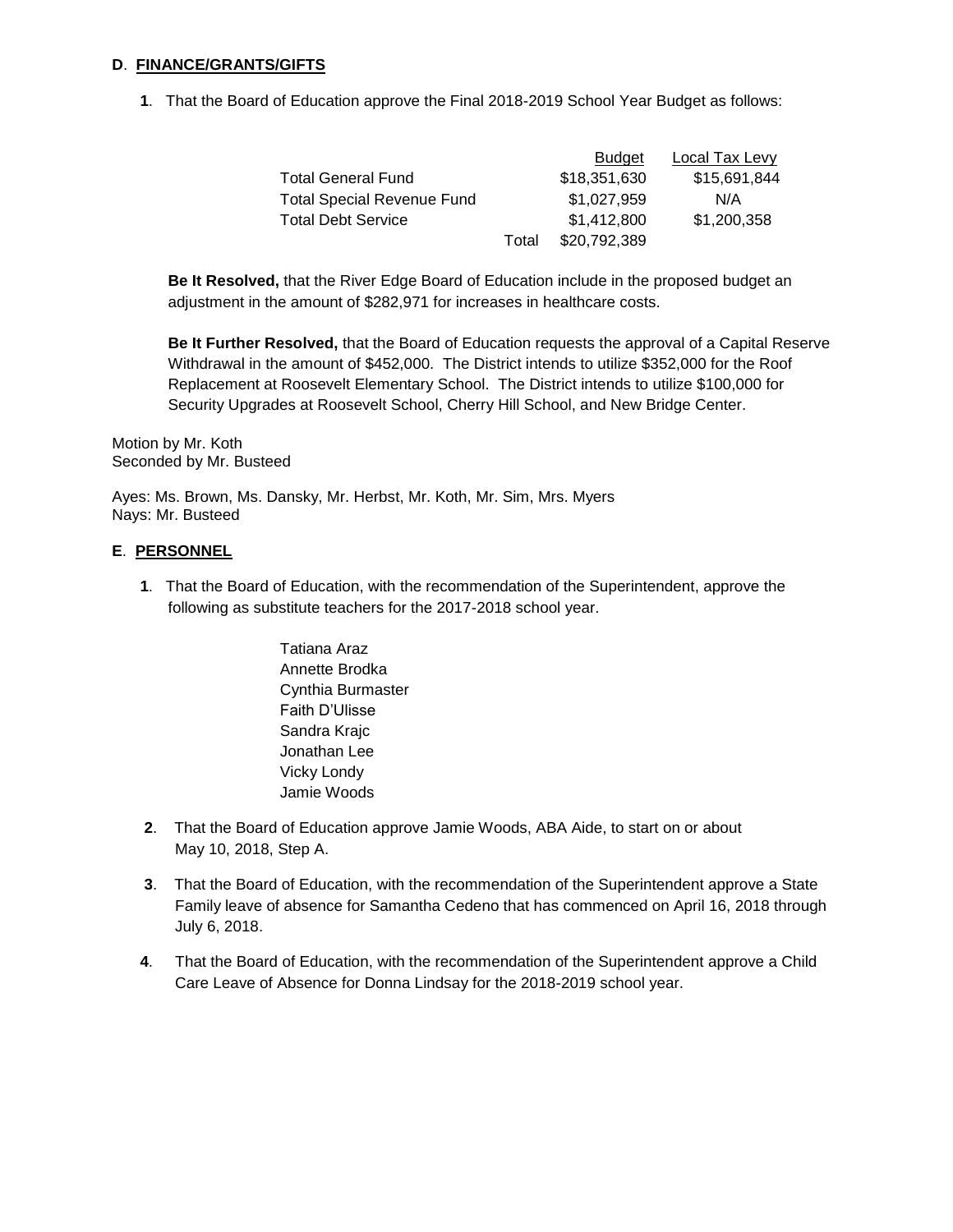**5**. That the Board of Education, with the recommendation of the Superintendent approve the following River Dell High School students to participate in the School Sponsored Senior Service Program to consist of 20 to 25 hours per week of volunteer work at a non-profit organization to commence on May 21, 2018 through June 13, 2018.

> Samantha Byrnes Kelly Goria Brianna Hay Zanub Rahman

**6**. That the Board of Education, with the recommendation of the Superintendent approve Corrine Gubb as a volunteer Intern for the 2018 Summer Enrichment Program.

Motion by Mr. Busteed Seconded by Mr. Koth

Ayes: Ms. Brown, Mr. Busteed, Ms. Dansky, Mr. Herbst, Mr. Koth, Mr. Sim, Mrs. Myers Nays: None

# **F**. **RIVER EDGE SPECIAL EDUCATION** – None

### **G**. **REGION V ADMINISTRATION & TRANSPORTATION**

- **1.** That the Board of Education approve the 2017-2018 Joint Transportation Agreement between Wayne (Host) and Region V (Joiner).
- **2.** That the Board of Education approve the 2018-2019 Joint Transportation Agreement between SBJC (Host) and Region V (Joiner).
- **3.** WHEREAS, the River Edge Board of Education (the "Board") is the lead education agency ("LEA") for the Bergen County Region V Council for Special Education ("Region V"); and

WHEREAS, Region V provides shared services for its member districts such as evaluations, direct services, and consultation; and

WHEREAS, as the LEA, the Board must approve the consultant agreements of the providers that Region V utilizes to deliver shared services to its member districts.

NOW THEREFORE, BE IT RESOLVED, that the Board, upon recommendation of the Superintendent, re-approves the consultant agreements of the following Region V Shared Services Consultants, Psychologists, Learning Disabilities Teacher Consultants, Social Workers, Speech Language Specialists, Occupational and Physical Therapists, and Translators to provide evaluations, direct services, and consultation, to non-public and public schools for member districts upon request for the 2018-2019 school year:

| Home instruction for students in<br>out of home treatment centers |  |
|-------------------------------------------------------------------|--|
| Nursing services, 1:1 aides                                       |  |
| Nursing services, 1:1 aides                                       |  |
| Nursing services                                                  |  |
| <b>Nursing services</b>                                           |  |
| Nursing services, 1:1 aides                                       |  |
|                                                                   |  |